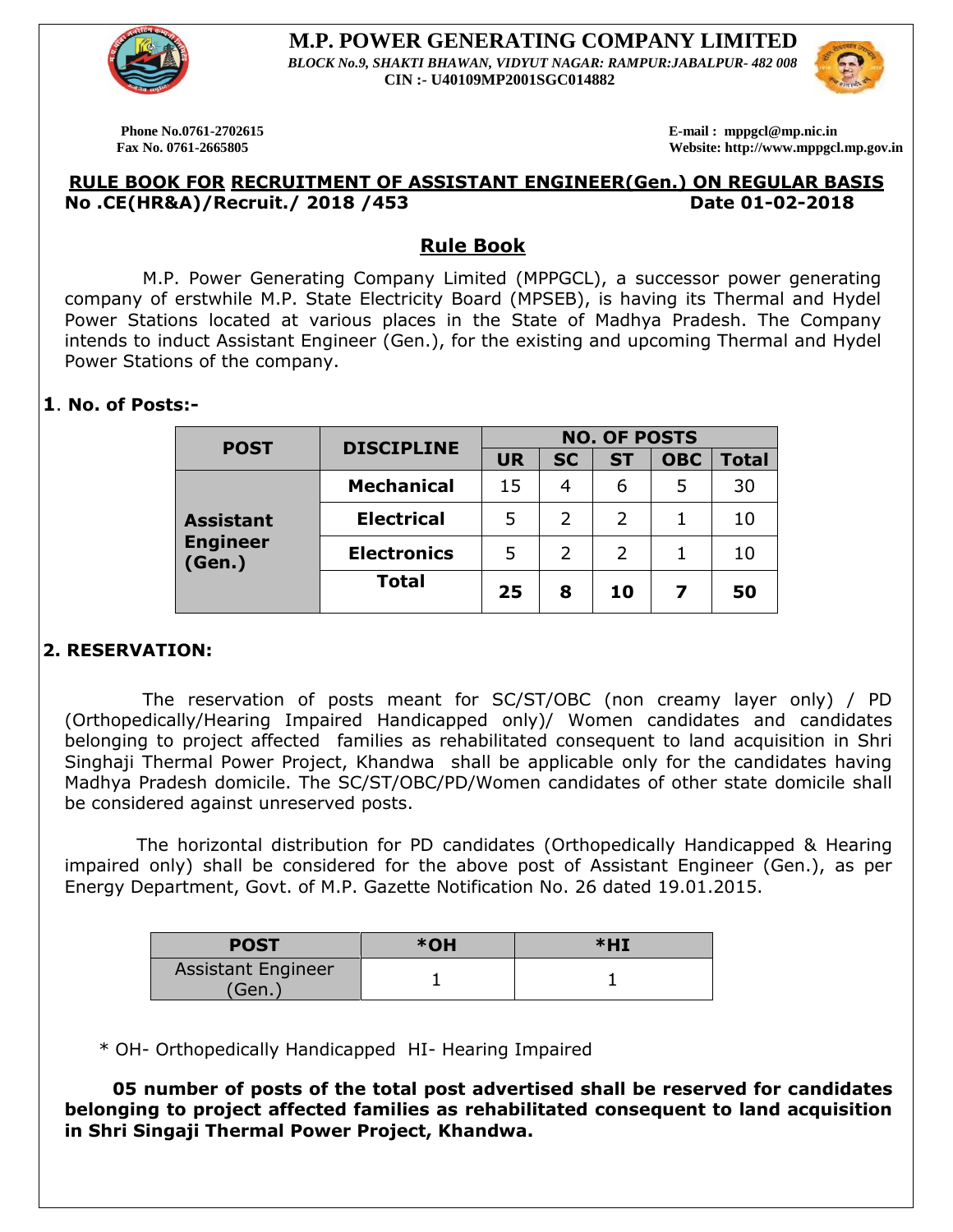The women reservation shall be 33% (Thirty Three Percent) and the said reservation shall **be horizontal & compartment wise** as per Madhya Pradesh Government Gazette Notification No.454 Bhopal dated 17.11.15

| <b>POST</b>               | <b>DISCIPLINE</b>  | <b>NO. OF POSTS RESERVED</b><br><b>FOR WOMEN</b> |           |               |              |              |
|---------------------------|--------------------|--------------------------------------------------|-----------|---------------|--------------|--------------|
|                           |                    | <b>UR</b>                                        | <b>SC</b> | <b>ST</b>     | <b>OBC</b>   | <b>Total</b> |
|                           | <b>Mechanical</b>  | 5                                                |           | $\mathcal{P}$ | 2            | 10           |
| <b>Assistant</b>          | <b>Electrical</b>  |                                                  |           |               |              | 3            |
| <b>Engineer</b><br>(Gen.) | <b>Electronics</b> |                                                  |           |               |              |              |
|                           | <b>Total</b>       | 8                                                | 3         | 4             | $\mathbf{2}$ | 17           |

- The provisions of reservation as per Madhya Pradesh Lok Seva (Anusuchit Jatiyon, Anusuchit Janjatiyon aur Anya picharavarg ke liye Arakshan) Adhiniyam 1994 and the rules made there under shall be complied with.
- The reservation of position shall be applicable only for the candidates having caste certificate issued by SDO(R) of Madhya Pradesh State.
- The candidates of OBC category have to submit income certificate of last three years income of their parents issued by Tahsildar in the current financial year

# **3. MINIMUM EDUCATIONAL QUALIFICATION:-**

| <b>POST</b> | <b>DISCIPLINE</b>  | Min $%$<br>(Aggregate<br>marks)         | <b>QUALIFICATION</b>                                                                                         |  |  |
|-------------|--------------------|-----------------------------------------|--------------------------------------------------------------------------------------------------------------|--|--|
| A.E.(Gen.)  | <b>Mechanical</b>  |                                         | Full time Regular Engineering<br>Degree in Mechanical /<br>Electrical / Electronics &                        |  |  |
|             | <b>Electrical</b>  | 65% or                                  | Instrumentation / Electronics &                                                                              |  |  |
|             | <b>Electronics</b> | Equivalent<br><b>CGPA</b><br>(UR & OBC) | Telecommunication / Electrical<br>& Electronics from university /<br>institute recognized by UGC /<br>AICTE. |  |  |

 There is no minimum percentage marks for candidates belonging to SC,ST,PD candidates having M.P Domicile & project affected families as rehabilitated consequent to land acquisition in Shri Singaji Thermal Power Project, Khandwa. **However they must have passed the required degree.**

The candidate should have qualified GATE (Graduate Aptitude Test in Engineering) in Mechanical / Electrical / Electronics. The GATE score card should be valid as on the last date of submission of online application.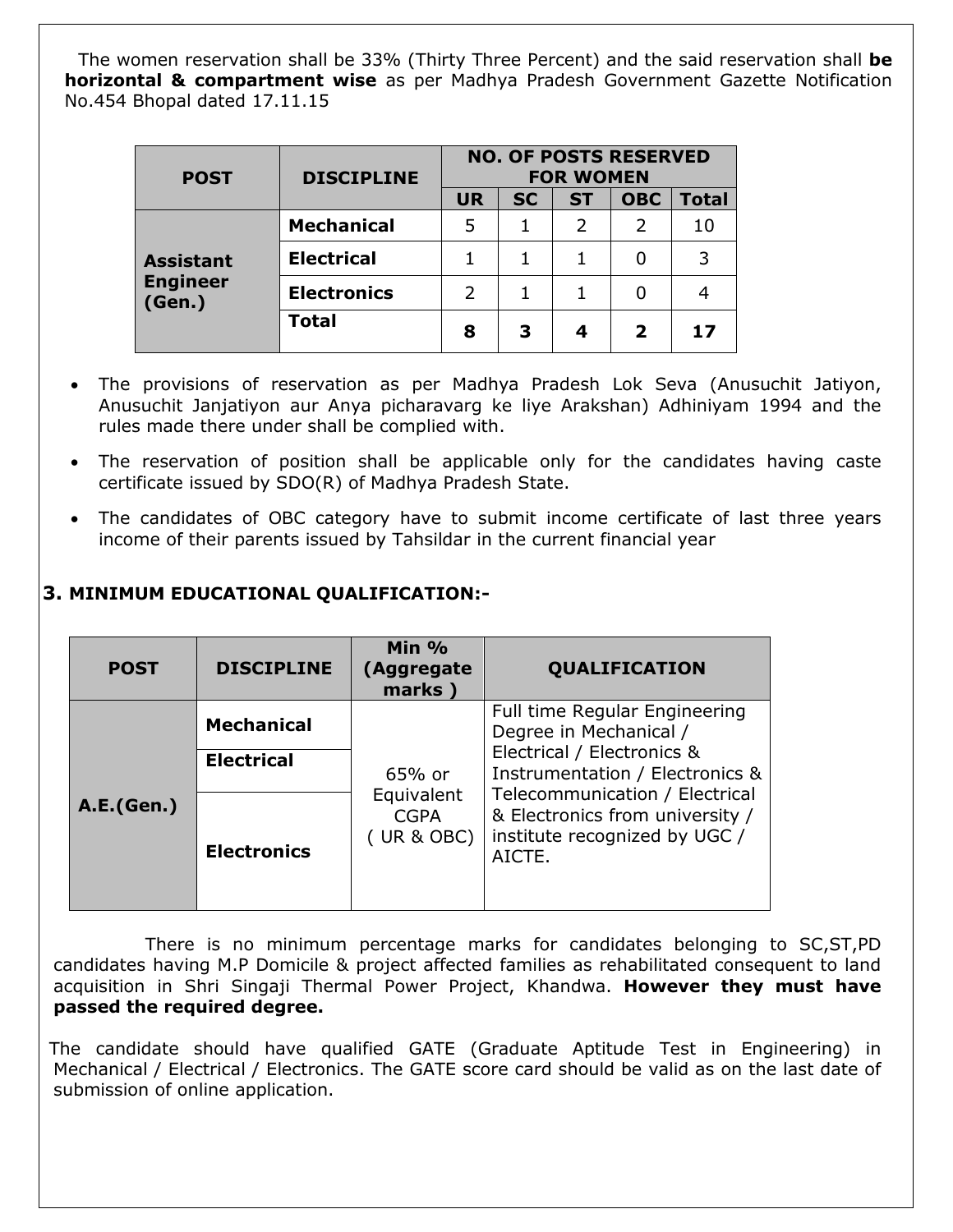#### **4(a). AGE LIMIT:**

| S.<br>No. | <b>Candidate type</b>                                                                                                   | <b>Age limit for</b><br>applicants<br>having Domicile<br>of M.P. State<br>(As on last date<br>of submission of<br>online<br><b>Application</b> ) | <b>Age limit for</b><br>applicants of<br><b>States other than</b><br>M.P. State<br>(As on last date of<br>submission of<br><b>online Application)</b> |
|-----------|-------------------------------------------------------------------------------------------------------------------------|--------------------------------------------------------------------------------------------------------------------------------------------------|-------------------------------------------------------------------------------------------------------------------------------------------------------|
| 1.        | Minimum Age<br>(Any applicant)                                                                                          | 20 Years                                                                                                                                         | 20 Years                                                                                                                                              |
| 2.        | Maximum Age<br>(Male<br>applicants-<br>unreserved category)                                                             | 40 Years                                                                                                                                         | 35 Years                                                                                                                                              |
| 3.        | Maximum<br>Age<br>(applicants- working in<br>Govt./P.S.U.)                                                              | 45 Years                                                                                                                                         | 35 Years                                                                                                                                              |
| 4.        | Maximum Age<br>(Reserved<br>category-<br>SC/ST/OBC(Non<br>Creamy)/Ex<br>Serviceman/PD (Ortho&<br>Hearing)<br>/R&R-SSTPP | 45 Years                                                                                                                                         | 35 Years                                                                                                                                              |
| 5.        | Maximum Age Female<br>Applicants-Unreserved<br>Category                                                                 | 45 Years                                                                                                                                         | 35<br>Years                                                                                                                                           |

# **4(b). AGE RELAXATION:**

Candidates belonging to SC/ST/OBC (Non creamy layer only) / PD categories and Widow/Divorcee lady/Female candidates/ Ex Servicemen/ Candidates working in Govt./PSU having M.P. domicile, and candidates belonging to the project affected families as rehabilitated consequent to land acquisition in Shri Singaji Thermal Power Project, Khandwa shall get relaxation in upper age limit to an extent of five (5) Years. However, in any circumstances total relaxation in age shall be limited to a maximum of five (5) years only. **No age limit is applicable for departmental candidates.**

#### **5. TRAINING AND STIPEND FOR TRAINEES:**

| <b>POST DURING TRAINING PERIOD</b>                                        | <b>Training duration</b> | <b>Stipend</b><br>(Rs.) |  |
|---------------------------------------------------------------------------|--------------------------|-------------------------|--|
| <b>Executive Trainee (Mechanical /</b><br><b>Electrical/ Electronics)</b> | 1 Year                   | 15600/-                 |  |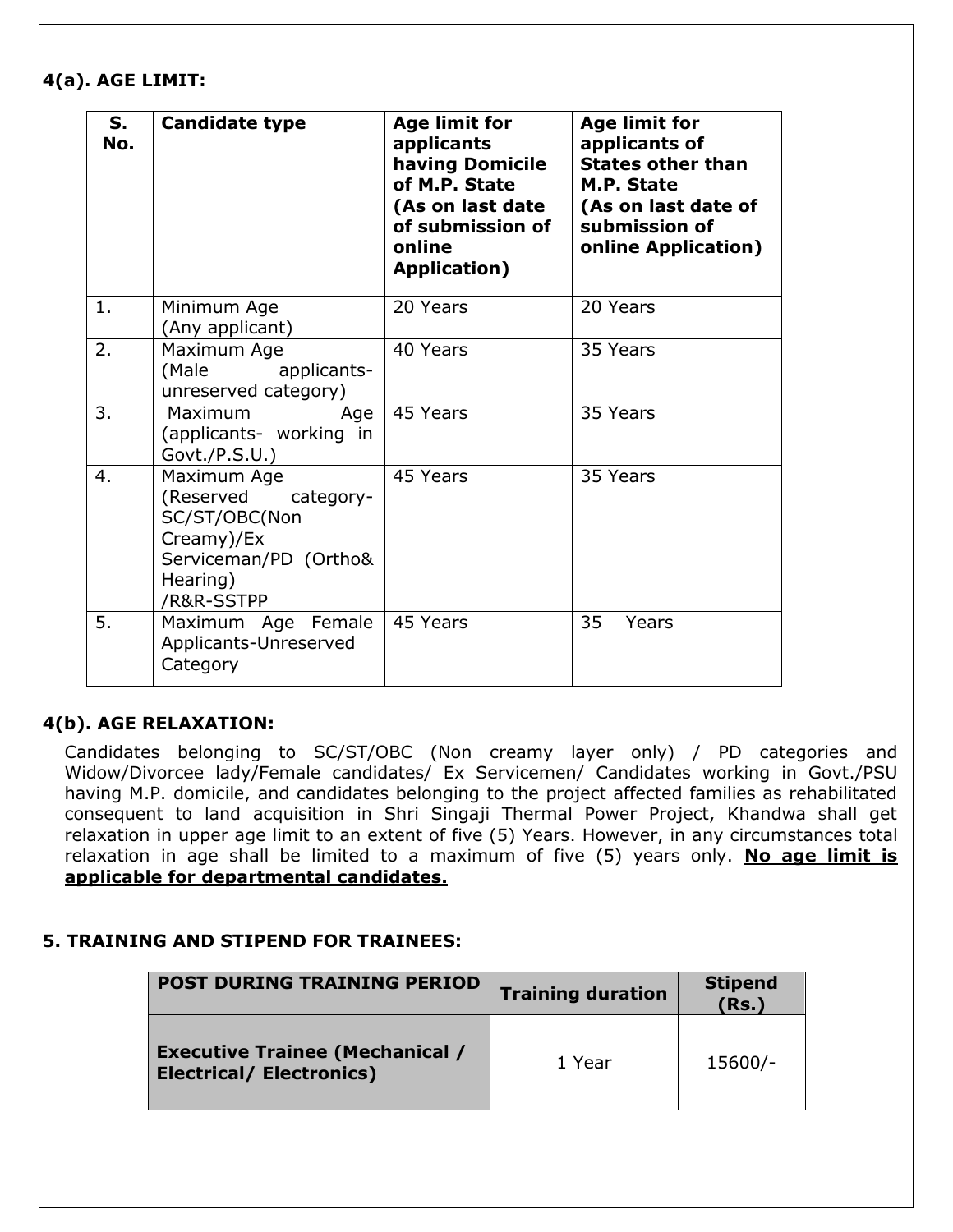# **6. PAY SCALE AND OTHER ALLOWANCES:**

| <b>POST DURING</b><br><b>TRAINING</b><br><b>PERIOD</b> | <b>Appointing</b><br><b>Cadre on</b><br>completion<br>Ωf<br>specified<br><b>Training</b> | <b>Basic Pay</b> |  |
|--------------------------------------------------------|------------------------------------------------------------------------------------------|------------------|--|
| <b>ET(Mechanical)</b>                                  | Assistant                                                                                | $56100/-$        |  |
| <b>ET (Electrical)</b>                                 | Engineer                                                                                 |                  |  |
| <b>ET(Electronics)</b>                                 | (Gen.)                                                                                   |                  |  |

 DA, Allowance and other benefits shall also be applicable as per rules. The appointed Officers will be eligible for the New Pension Scheme (NPS) as per rules.

# **7. SERVICE AGREEMENT CUM SURETY BOND:**

The Executive Trainees shall have to execute a Service Agreement cum Surety Bond to successfully complete the prescribed training (i.e. One Year) and thereafter to serve the Company for the specified period (i.e. five years), failing which a sum towards the cost of training and other overhead expenses in terms of the Bond shall be paid to the MPPGCL.

The Bond period & Bond amount on account of breach of agreement is as mentioned below:

| <b>POST</b>                                      | <b>Bond Period (Years)</b>                               | <b>Bond Amount</b><br>(Rs.) |
|--------------------------------------------------|----------------------------------------------------------|-----------------------------|
| <b>Assistant Engineer</b><br><b>(Generation)</b> | 5 (after successful<br>completion of training<br>period) | $2,00,000/-$                |

# **8. GENERAL CONDITIONS:**

- **(i)** Only Indian Nationals need apply.
- **(ii)** Number of posts are subject to change as per requirements of MPPGCL.
- **(iii)** One candidate can apply against one post only. Multiple application forms shall be summarily rejected.
- **(iv)** Candidates working in the Government/Semi-Government/Public Sector, satisfying the eligibility criteria of education and age shall have to produce N.O.C. from their present employer at the time of interview, failing which they shall not be permitted to appear for the interview.
- **(v)** Working employees of MPPGCL may also apply as per eligibility criteria as departmental candidates.
- **(vi)** SC, ST, OBC (non creamy layer only), PD candidates, Ex-Serviceman and women candidate seeking reservation should submit a valid copy of the caste certificate, disability Certificate, discharge certificate, domicile certificate of M.P., as per existing rules of Govt. of M.P., in the prescribed format, at the time of interview.
- **(vii)** The Candidate must possess sound health. The PD candidates will be considered only against the posts reserved for them.
- **(viii)** The minimum degree of disability for PD candidates to be eligible would be 40%.
- **(ix)** Preference shall be given to the eligible candidates belonging to the rehabilitated families on account of land acquisition for SSTPP, Khandwa under R&R policy.
- **(x)** The candidates must produce original documents / certificates at the time of personal interview in support of their qualification for verification.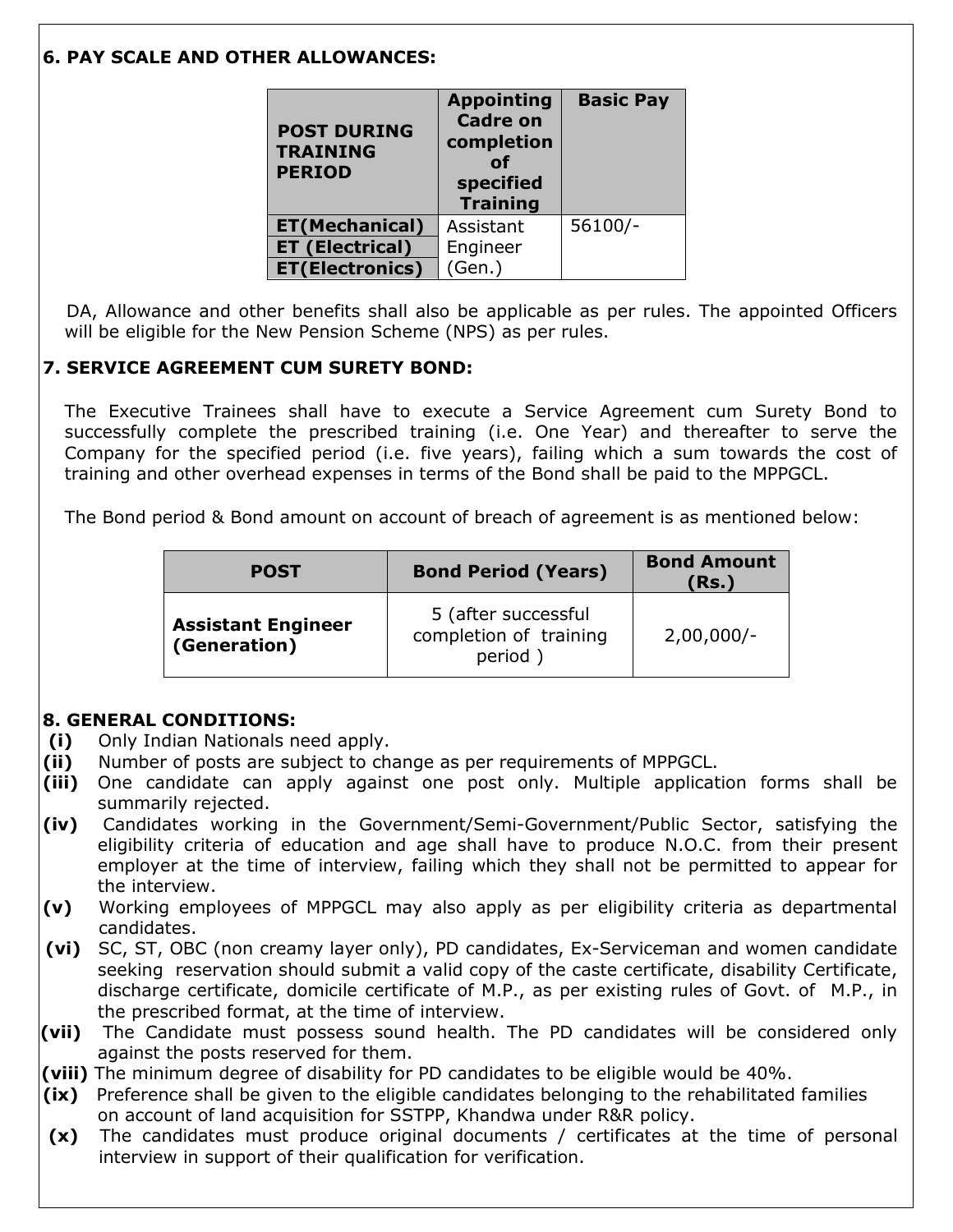- **(xi)** MPPGCL reserves the right to either cancel partial or whole recruitment process in respect of all in any stage at any time without assigning any reason thereof. No liability in this regard shall be borne by MPPGCL.
- **(xii)** MPPGCL reserves the right to either cancel any or all applications at any stage at any time without assigning any reason whatsoever.
- **(xiii)** In case of any dispute, the decision of the MPPGCL shall be binding and final for all practical purposes.
- **(xiv**) The jurisdiction of Jabalpur Courts only shall be applicable for all matters of dispute.
- **(xv**) Only SC/ ST/OBC(Non Creamy Layer)/PD candidates shall be reimbursed II-Class Sleeper Rail/ Bus fare (Only for one side) by the shortest route for appearing in the personal interview (as per rule) limited to the distance of the test centre from the address for communication mentioned in their applications or from where they have actually performed the journey, whichever is minimum, on submission of original ticket.
- **(xvi**) Candidates having a third child born on or after 26.01.2001 are not eligible to apply.
- **(xvii)** Candidate must read the advertisement thoroughly before applying for the post.

### **9. SELECTION PROCESS:**

 Candidate can only apply Online through MP Online portal. The short listing of candidates will be done on the basis of requisite qualification and **VALID GATE SCORE CARD,** valid as on the last date of submission of online application in Mechanical/ Electrical / Electronics. The shortlisted candidates will be called for Personal interview at Jabalpur. **The exact date of the interview shall be communicated to the candidates through admit card, to be downloaded from M.P. online (www.mponline.gov.in) website only**. The Merit List will be prepared by MP Online Limited on the basis of valid GATE score-card for this purpose.

| S.No | <b>Selection</b><br><b>Process</b> | <b>Weightage of</b><br><b>Marks</b> |
|------|------------------------------------|-------------------------------------|
|      | <b>GATE Score</b>                  | 80 %                                |
|      | Interview                          | $\frac{0}{0}$                       |

### **(a) Weightage of Marks:-**

# **(b) Preparation of Merit list:-**

 The selection process shall consist of Scrutiny of Applications, document verification and Personal interview of shortlisted candidates. The final merit list of the candidates will be prepared category wise in the order of total marks obtained by them in GATE exam and interview jointly.

 While preparing Final Merit list, in case two or more candidates obtain same marks, the candidate with higher Valid GATE Score shall be given priority in the Merit. If the marks secured by two or more candidates are same in the Valid GATE score card too, selection will be based on date of birth in descending order i.e. older candidate will be placed above than the other one.

 **The reserved category candidates selected in merit availing relax standard shall be considered against vacancy of the respective category.** The MPPGCL shall operate the panel for selection up to the qualifying marks, only, as per the advertised posts or as per the requirement, at the time of operating the panel.

 While preparing merit lists / qualifying lists, reserved category candidates who will be qualifying on the same standards as applied to General category candidates and who will be appearing in the merit list of unreserved category will be adjusted against unreserved point of the reservation roster.